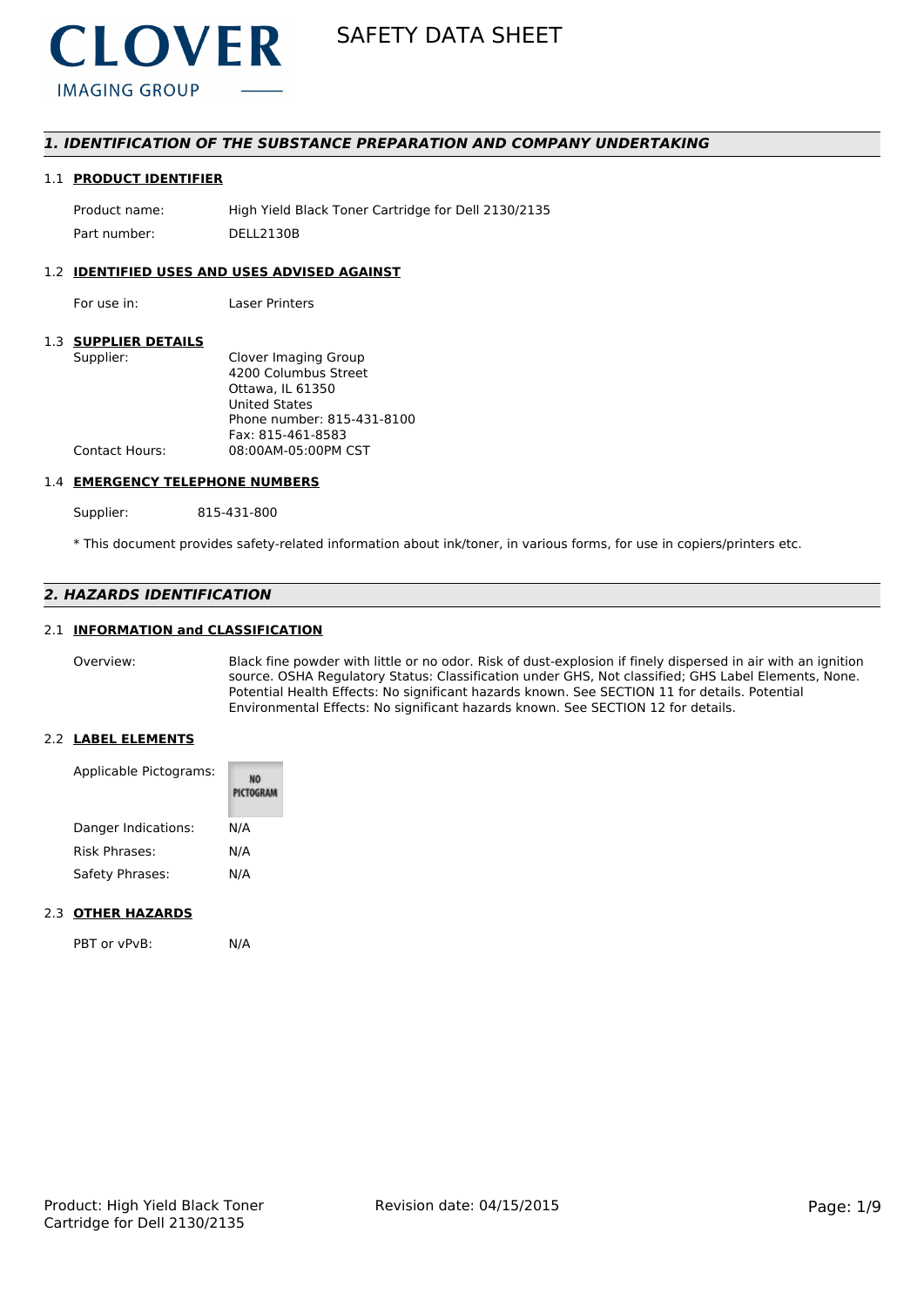

## *3. COMPOSITION / INFORMATION ON INGREDIENTS*

|                           |                     |          | <b>OSHA</b> | <b>ACGIH</b> |       |
|---------------------------|---------------------|----------|-------------|--------------|-------|
| Ingredients               | <b>CAS number</b>   | Weight % |             |              | Other |
|                           |                     |          | <b>PEL</b>  | <b>TLV</b>   |       |
| Saturated Polyester Resin | <b>TRADE SECRET</b> | 60-70    |             |              |       |
| Vinyl Resin (non-         | <b>TRADE SECRET</b> | 10-20    |             |              |       |
| chlorinated)              |                     |          |             |              |       |
| Silica                    | 68909-20-6/         | $3 - 7$  |             |              |       |
|                           | 67762-90-7          |          |             |              |       |
| Carbon Black              | 1333-86-4           | $2 - 6$  |             |              |       |
| Wax                       | <b>TRADE SECRET</b> | $2 - 6$  |             |              |       |
| Titanium Dioxide          | 13463-67-7          | 1-4      |             |              |       |

## The Full Text for all R-Phrases are Displayed in Section 16

#### **COMPOSITION COMMENTS**

The Data Shown is in accordance with the latest Directives.

This section provides composition information for the specified substance/mixture.

## *4. FIRST-AID MEASURES*

### 4.1 **FIRST AID MEASURES**

## 4.1.1 **FIRST AID INSTRUCTIONS BY RELEVANT ROUTES OF EXPOSURE**

| Inhalation:   | Move to fresh air and gargle with water. If accompanied with breathing difficulty, take first aid<br>measures such as artificial respiration and call a physician immediately. |
|---------------|--------------------------------------------------------------------------------------------------------------------------------------------------------------------------------|
| Eye contact:  | Do not rub. Flush with large amount of water until particles are removed. Seek medical advice.                                                                                 |
| Skin contact: | Wash with soap and water.                                                                                                                                                      |
| Ingestion:    | Rinse mouth. Seek medical advice.                                                                                                                                              |

## 4.1.2 **ADDITIONAL FIRST AID INFORMATION**

Additional first aid information: N/A Immediate Medical Attention Required: N/A

## 4.2 **SYMPTOMS AND EFFECTS**

Acute Symptoms from Exposure: N/A Delayed Symptoms from Exposure: N/A

## 4.3 **IMMEDIATE SPECIAL TREATMENT OR EQUIPMENT REQUIRED**

N/A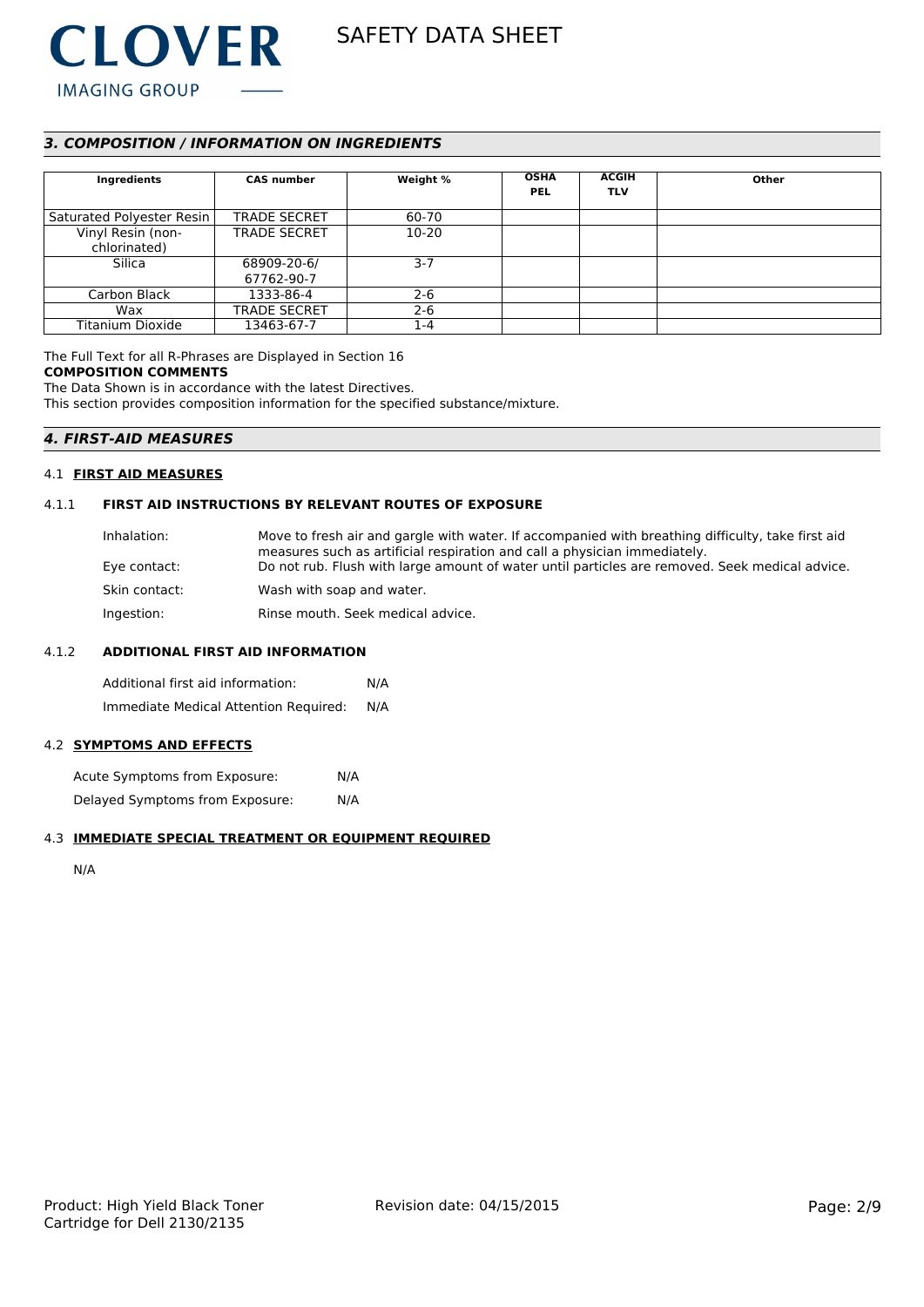

## *5. FIRE-FIGHTING MEASURES*

### 5.1 **EXTINGUISHING MEDIA**

| Recommended Extinguishing Media:    | Water spray or fog, CO2, dry chemicals                                                    |
|-------------------------------------|-------------------------------------------------------------------------------------------|
| Extinguishing Media Not to be Used: | Strong water current may cause powder to disperse and form explosive dust-air<br>mixture. |

## 5.2 **SPECIAL HAZARD**

Unusual Fire/Explosion Hazards: Fine powder may form explosive dust-air mixture if finely dispersed in air. Fume and smoke may include toxic substances such as aromatic compounds. Extinguishing Media Not to be Used: N/A

### 5.3 **ADVICE FOR FIRE FIGHTERS**

Avoid inhalation of smoke. Wear protective clothing and wear self-contained breathing apparatus

## *6. ACCIDENTAL RELEASE MEASURES*

## 6.1 **PERSONAL PRECAUTIONS, PROTECTIVE EQUIPMENT AND EMERGENCY PROCEDURES**

#### 6.1.1 **PRECAUTIONS FOR NON-EMERGENCY PERSONNEL**

Avoid breathing dust. Dust-proof masks should be worn when working.

#### 6.1.2 **ADDITIONAL FIRST AID INFORMATION**

N/A

#### 6.1.3 **PERSONAL PROTECTION**

Wear personal protective equipment as described in Section 8.

#### 6.2 **ENVIRONMENTAL PRECAUTIONS**

Regulatory Information: Keep product out of sewers and watercourses.

### 6.3 **METHODS AND MATERIAL FOR CONTAINMENT AND CLEANUP**

Spill or Leak Cleanup Procedures: Keep in air-tight container. Sweep the spilled powder slowly. Clean the remainder with wet cloth, wet paper, or vacuum cleaner. Vacuum cleaner must be equipped with dust proof filter and must be explosion-proof.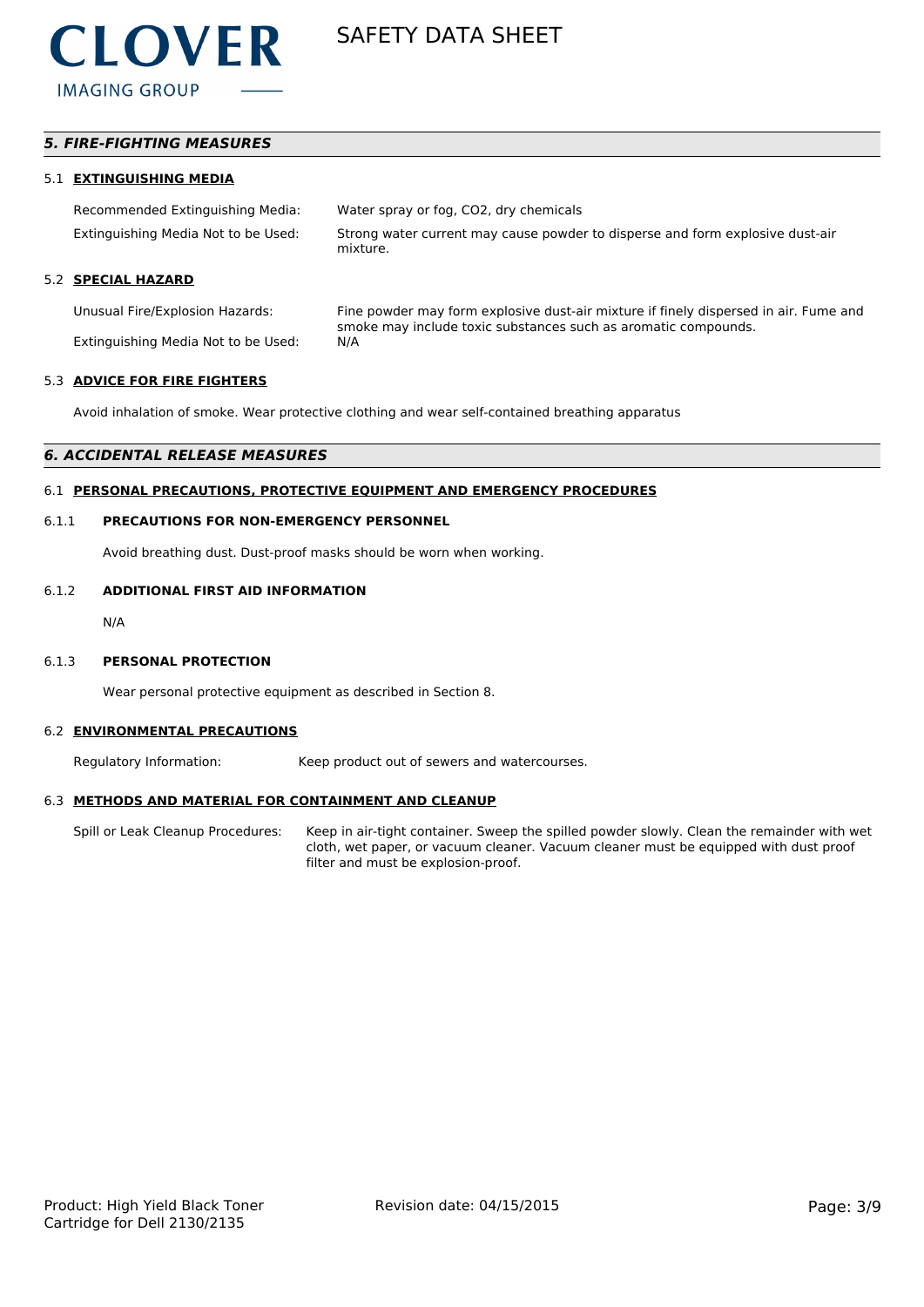## *7. HANDLING AND STORAGE*

#### 7.1 **PRECAUTIONS FOR SAFE HANDLING**

Recommendations for Handling: No special precautions when used as intended. Keep containers closed. If toner, avoid creating dust. Keep away from ignition sources. Advice on General Hygiene: Never eat, drink or smoke in work areas. Practice good personal hygiene after using this material, especially before eating, drinking, smoking, using the restroom, or applying cosmetics.

#### 7.2 **CONDITIONS FOR SAFE STORAGE**

Avoid high temperatures, >100°F/32°C

#### 7.3 **SPECIFIC END USES**

Printing devices

#### *8. EXPOSURE CONTROLS/PERSONAL PROTECTION*

#### 8.1 **CONTROL PARAMETERS**

The best protection is to enclose operations and/or provide local exhaust ventilation at the site of chemical release in order to maintain airborne concentrations of the product below OSHA PELs (See Section 3). Local exhaust ventilation is preferred because it prevents contaminant dispersion into the work area by controlling it at its source.

#### 8.2 **EXPOSURE CONTROLS**

#### **Respiratory protection:**

IMPROPER USE OF RESPIRATORS IS DANGEROUS. Seek professional advice prior to respirator selection and use. Follow OSHA respirator regulations (29 CFR 1910.134 and 1910.137) and, if necessary, wear a NIOSH approved respirator. Select respirator based on its suitability to provide adequate worker protection for given work conditions, levels of airborne contamination, and sufficient levels of oxygen.

#### **Eye/Face Protection:**

Contact lenses are not eye protective devices. Appropriate eye protection must be worn instead of, or in conjunction with contact lenses.

#### **Hand/Skin Protection:**

For emergency or non-routine operations (cleaning spills, reactor vessels, or storage tanks), wear an SCBA. WARNING! Air purifying respirators do not protect worker in oxygen deficient atmospheres.

#### **Additional Protection:**

N/A

#### **Protective Clothing and Equipment:**

Wear chemically protective gloves, boots, aprons, and gauntlets to prevent prolonged or repeated skin contact. Wear splashproof chemical goggles and face shield when working with liquid, unless full face piece respiratory protection is worn.

#### **Safety Stations:**

Make emergency eyewash stations, safety/quick-drench showers, and washing facilities available in work area.

#### **Contaminated Equipment:**

Separate contaminated work clothes from street clothes. Launder before reuse. Remove material from your shoes and clean personal protective equipment. Never take home contaminated clothing.

#### **Comments:**

Never eat, drink or smoke in work areas. Practice good personal hygiene after using this material, especially before eating, drinking, smoking, using the restroom, or applying cosmetics.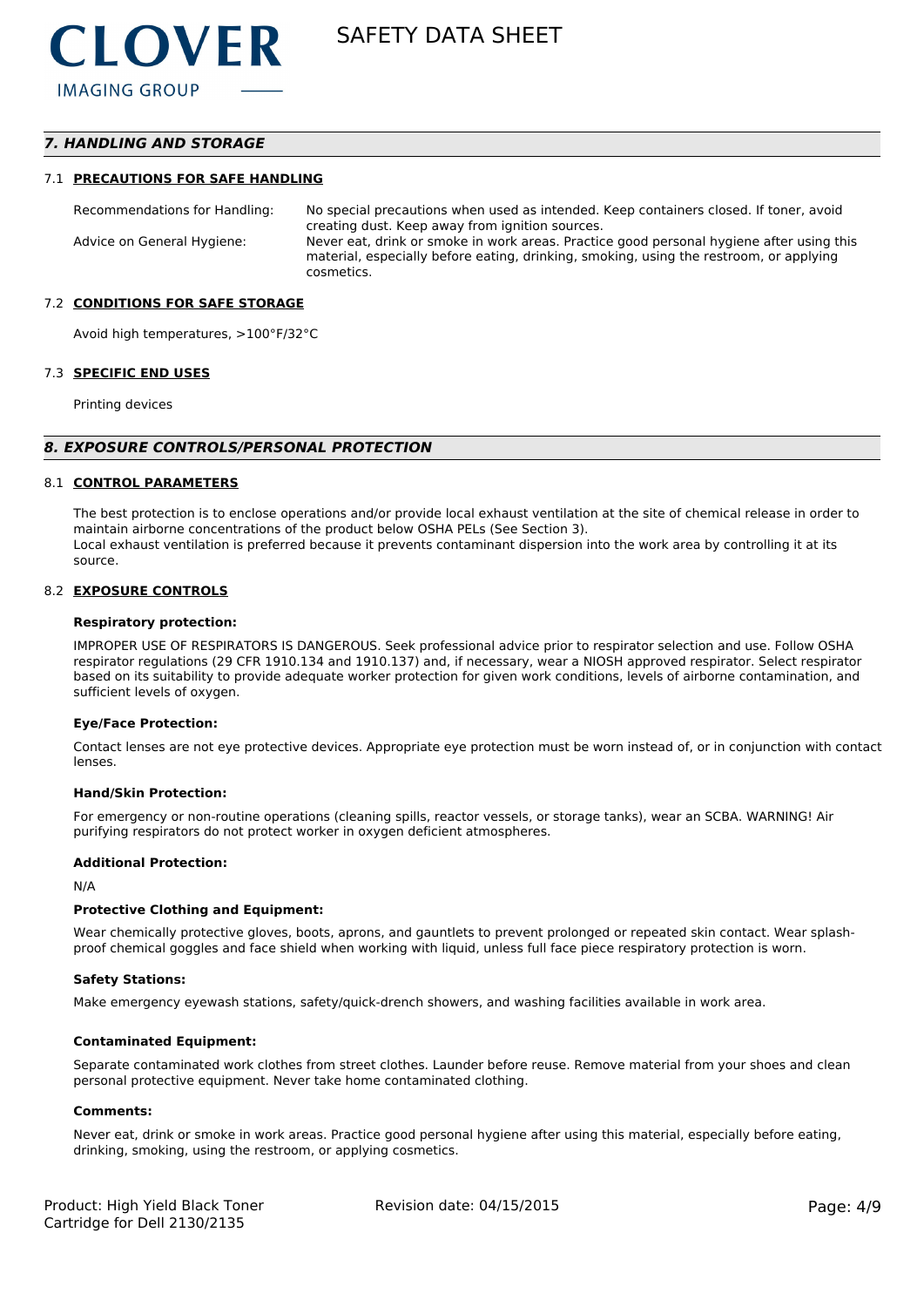## *9. PHYSICAL AND CHEMICAL PROPERTIES*

## 9.1 **DETAIL INFORMATION**

| Physical state:            | APPEARANCE: Black powder      |
|----------------------------|-------------------------------|
| Color:                     | Black                         |
| Odor:                      | Slight odor.                  |
| Odor threshold:            | N/A                           |
|                            |                               |
| Boiling point:             | N/A                           |
| Melting point:             | App. 120°C (Flow temperature) |
| Flash point:               | N/A                           |
| <b>Explosion limits:</b>   | N/A                           |
| Relative density:          | $1.1 - 1.3$                   |
| Auto-ignition temperature: | N/A                           |

#### 9.2 **OTHER INFORMATION**

FLAMMABILITY: Not flammable (according to GHS classification). SOLUBILITY: Insoluble to water, partially soluble to Toluene and Xylene. DECOMPOSITION TEMPERATURE: >200°C. EXPLOSIVE PROPERTIES: Can form explosive dust-air mixtures when finely dispersed in air. PARTICLE SIZE: app. 8.0µm (D50).

## *10. CHEMICAL STABILITY AND REACTIVITY*

#### 10.1 **Reactivity:**

| <b>Reactivity Hazards:</b>     | None                                                                                                           |
|--------------------------------|----------------------------------------------------------------------------------------------------------------|
| Data on Mixture Substances:    | None                                                                                                           |
| 10.2 Chemical Stability:       | The product is stable. Under normal conditions of storage and use, hazardous<br>polymerization will not occur. |
| 10.3 Hazardous Polymerization: | Stable under conditions of normal use.                                                                         |
| 10.4 Conditions to Avoid:      | Keep away from heat, flame, sparks and other ignition sources.                                                 |
| 10.5 Incompatible Materials:   | Strong oxidizing materials                                                                                     |
| 10.6 Hazardous Decomposition:  | Will not occur.                                                                                                |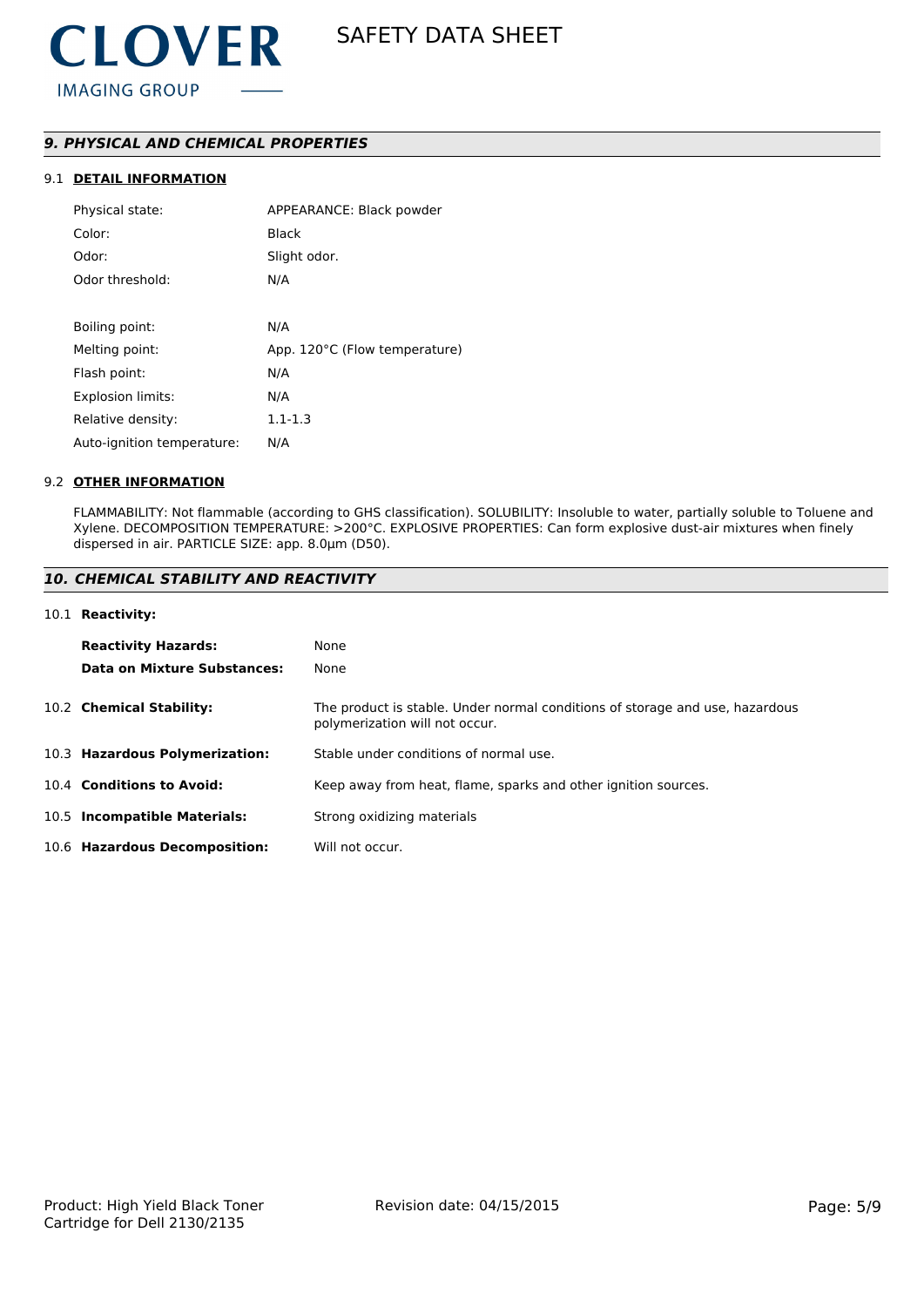

## *11. INFORMATION ON TOXICOLOGICAL EFFECT*

| <b>Mixtures:</b>                   | *data from toner with similar composition. **according to GHS classifications                        |
|------------------------------------|------------------------------------------------------------------------------------------------------|
| <b>Acute Toxicity:</b>             | Inhalation: LC50; inh-rat>1.45 mg/L/4 hours*, not harmful. (maximum achievable concentration).       |
|                                    | Ingestion: $LD50 > 2000$ mg/kg*, not harmful.                                                        |
| <b>Skin Corrosion/Irritation:</b>  | Not classified as irritant* **                                                                       |
| <b>Serious Eye Damage:</b>         | Not classified as irritant* **                                                                       |
| Inhalation:                        | N/A                                                                                                  |
| <b>Sensitization:</b>              | Not classified as a sensitizer* **                                                                   |
| <b>Mutagenicity:</b>               | Ames test negative*                                                                                  |
| <b>Carcinogenicity:</b>            | Carbon Black, contained in this toner, is classified as "group 2B" (possibly carcinogenic to humans) |
|                                    | by IARC. However, long-term inhalation tests on rats using a toner preparation containing Carbon     |
|                                    | Black did not show any carcinogenic effects.                                                         |
| <b>Reproductive Toxicity:</b>      | N/A                                                                                                  |
| <b>STOT - Single Exposure:</b>     | N/A                                                                                                  |
| <b>STOT - Multiple Exposure:</b>   | In a study of rats exposed to a toner containing Carbon Black, a mild degree of lung fibrosis was    |
|                                    | observed in groups exposed to the high concentration (16 mg/m3) and mid-concentration (4             |
|                                    | mg/m3), but no pulmonary change was reported in the group exposed to the low concentration (1        |
|                                    | mg/m3). In normal conditions of use (in electro-photographic apparatus), the maximum                 |
|                                    | concentration of toner released is significantly lower than 1 mg/m3, and will have no chronic        |
|                                    | effects to human health. In cases where this product is used in bulk for purpose such as filling,    |
|                                    | cleaning, etc. of the apparatus, exposure should be controlled with care according to Sections 7     |
|                                    | and $8.$                                                                                             |
| Ingestion:                         | N/A                                                                                                  |
| <b>Hazard Class Information:</b>   | N/A                                                                                                  |
| <b>Mixture on Market Data:</b>     | N/A                                                                                                  |
| Symptoms:                          | N/A                                                                                                  |
| <b>Delayed/Immediate Effects:</b>  | N/A                                                                                                  |
| <b>Test Data on Mixture:</b>       | N/A                                                                                                  |
| <b>Not Meeting Classification:</b> | N/A                                                                                                  |
| <b>Routes of Exposure:</b>         | N/A                                                                                                  |
| <b>Interactive Effects:</b>        | N/A                                                                                                  |
| <b>Absence of Specific Data:</b>   | N/A                                                                                                  |
| Mixture vs Substance Data: N/A     |                                                                                                      |
|                                    |                                                                                                      |

## *12. ECOLOGICAL INFORMATION*

| 12.1 Eco toxicity:                  | N/A |
|-------------------------------------|-----|
| 12.2 Degradability:                 | N/A |
| 12.3 Bioaccumulation Potential: N/A |     |
| 12.4 Mobility in Soil:              | N/A |
| 12.5 PBT & vPvB Assessment:         | N/A |
| 12.6 Other Adverse Effects:         | N/A |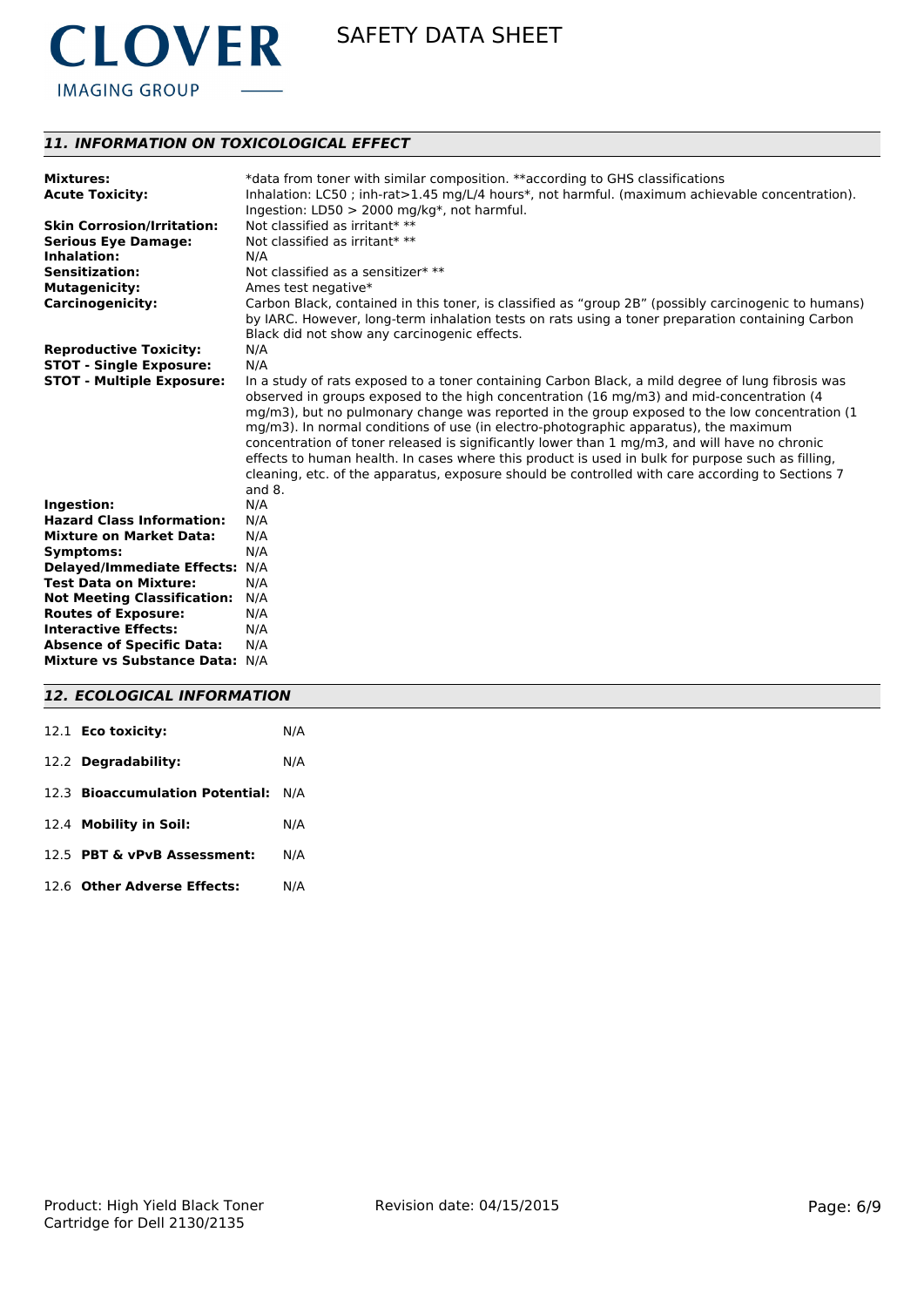## *13. DISPOSAL CONSIDERATIONS*

#### **Disposal Information:**

 Dispose of product in accordance with local authority regulations. Empty container retains product residue.

#### **Physical/Chemical Properties that affect Treatment:**

Symbol: This product is not classified as dangerous

Risk Phrases: This product is not classified according to the federal, state and local environmental regulations.

#### **Waste Treatment Information:**

If toner, do not shred toner cartridge, unless dust-explosion prevention measures are taken. Finely dispersed particles may form explosive mixtures in air. Dispose of in compliance with federal, state, and local regulations.

#### **Personal Protection Required:**

N/A

|      | <b>14. TRANSPORT INFORMATION</b> |                                                                                                                                                                                                                                           |  |  |
|------|----------------------------------|-------------------------------------------------------------------------------------------------------------------------------------------------------------------------------------------------------------------------------------------|--|--|
|      | 14.1 <b>ID Number:</b>           | None                                                                                                                                                                                                                                      |  |  |
|      | 14.2 Shipping Name:              | None                                                                                                                                                                                                                                      |  |  |
|      | 14.3 Hazard Class:               | None                                                                                                                                                                                                                                      |  |  |
|      | 14.4 Packing Group:              | None                                                                                                                                                                                                                                      |  |  |
|      | 14.5 Environmental Hazards:      | Not classified as environmentally hazardous under UN Model Regulations and marine pollutant<br>under IMDG Code.                                                                                                                           |  |  |
|      | 14.6 User Precautions:           | Handling such as exposure to water, rolling, falling, or giving shock to the container may result<br>in breakage of the inner bag and result in scattering of the mixture. Avoid direct sunlight and<br>hot places. (See also: Section 7) |  |  |
| 14.7 | <b>Bulk Transport:</b>           | N/A                                                                                                                                                                                                                                       |  |  |

## *15. REGULATORY INFORMATION*

15.1 **Regulatory Information:** TSCA: All ingredients are on the inventory or exempt from listing.

#### **EPA Regulatory Information:** N/A

**CERCLA Reportable Quantity:** N/A

#### 15.2 **Superfund Information:**

**Hazard Categories:**

**Immediate:** N/A

**Delayed:** N/A

**Fire:** N/A

**Pressure:** N/A

**Reactivity:** N/A

#### **Section 302 - Extremely Hazardous:** N/A

**Section 311 - Hazardous:** N/A

15.3 **State Regulations:** California Proposition 65: "Carbon Black" included in this toner is listed, but only airborne, unbound particles of respirable size are subject to the regulation. Thus Carbon Black bound inside toner is not subject to the Proposition.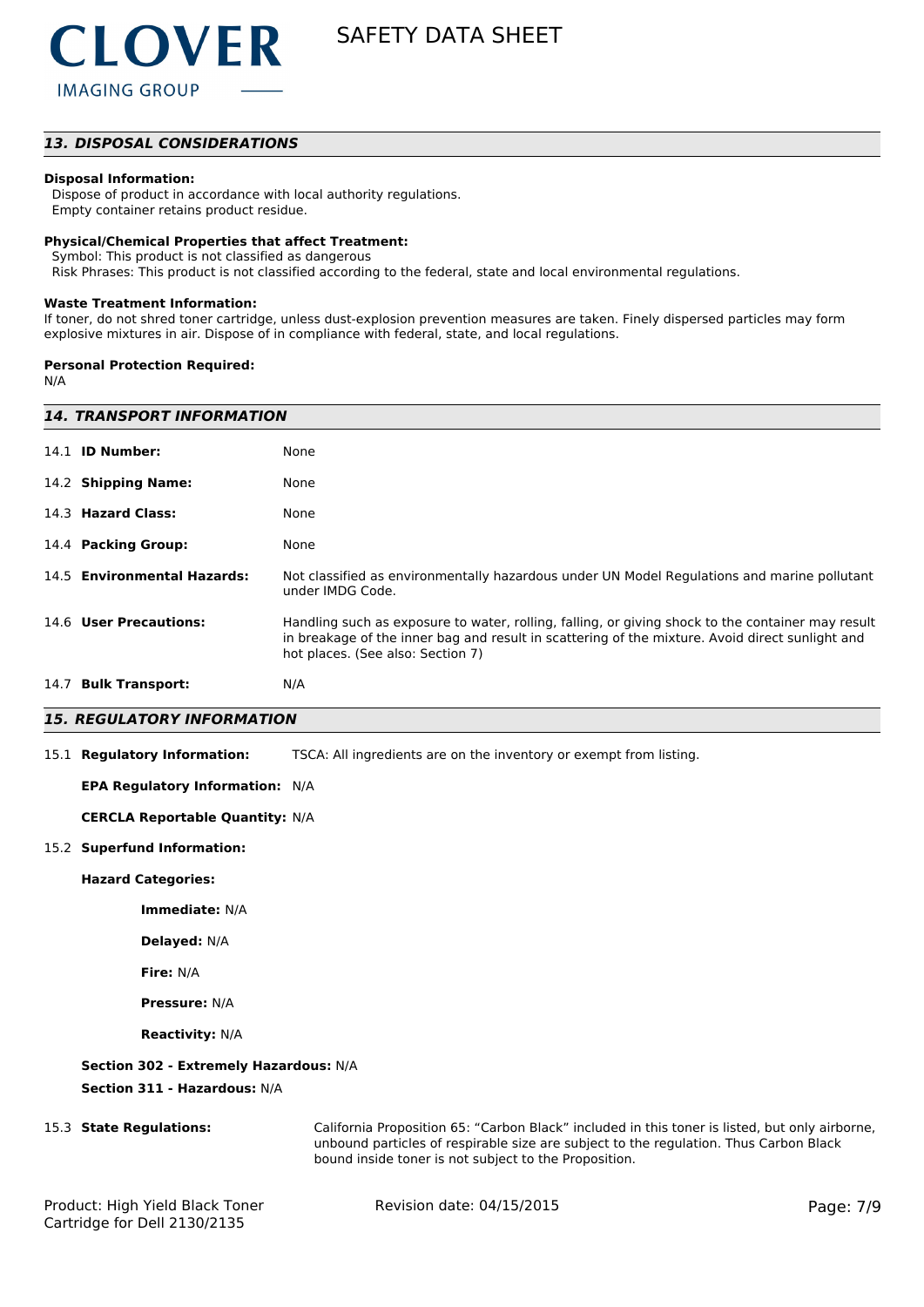

### 15.4 **Other Regulatory Information:** N/A

| <b>16. OTHER INFORMATION</b>      |                                                                                                                                                                                                                   |  |
|-----------------------------------|-------------------------------------------------------------------------------------------------------------------------------------------------------------------------------------------------------------------|--|
| <b>General Comments:</b>          | This information is based on our current knowledge. It should not therefore be construed as<br>guaranteeing specific properties of the products as described or their suitability for a particular<br>application |  |
| <b>Creation Date of this SDS:</b> | 07/20/2020                                                                                                                                                                                                        |  |